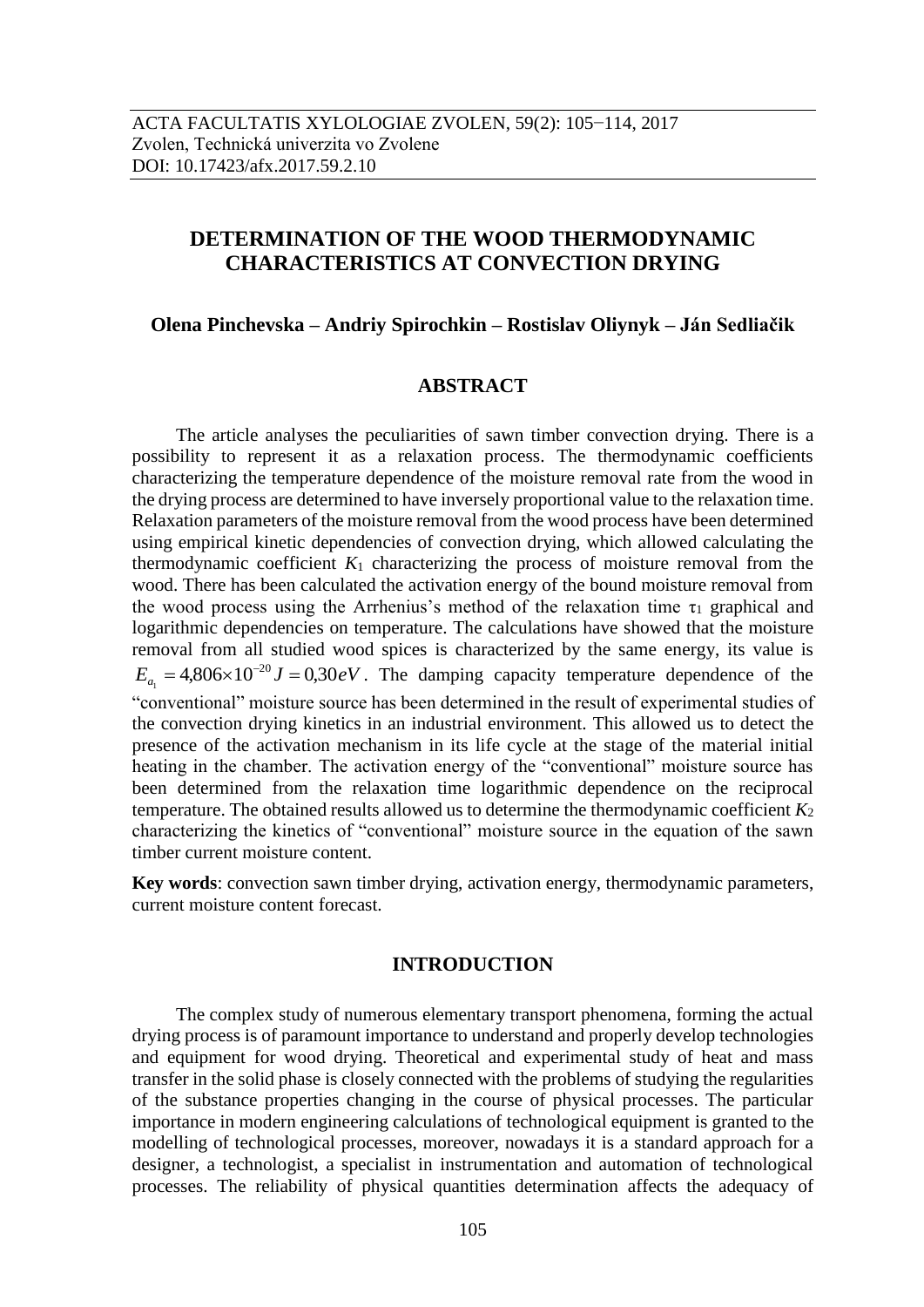mathematical models of technological processes. With the advent of new capabilities in measuring technology, there arise the new opportunities in mathematical modelling and optimization (SOKOLOWSKYI and SHYMANSKYI 2014).

Researches in the field of heat and mass transfer are still relevant in connection with the need to increase the efficiency of various industries (DZURENDA and DELIISKI 2012). The requirements for engineering calculations associated with the need for further accumulation and systematization of the reference data of material physical properties used in technological processes are increasing.

To determine the exposure of the sawn timber drying process accurately it is necessary to establish the interaction of moisture with wood thermal effects of different intensity (KLEMENT and VILKOVSKA 2016). In the process of convective drying at temperatures below 100 °C the moisture in the wood does not change its aggregate state, remaining liquid (SOKOLOVSKYY *et al.* 2016). The thermal motion in the liquid is basically reduced to the chaotic molecular vibrations near some equilibrium positions that are non-stationary and periodically change (DZURENDA 2016).

The Arrhenius's equation is used to determine the average relaxation time of molecules of different substances. It is usually applied to describe the temperature dependence of the chemical reaction rate coefficient. Now the use of this equation has considerably expanded, and now the so-called "Arrhenius kinetics" is used to explain a wide range of phenomena belonging to different kinetic processes: from stress relaxation in solids, to mass transfer in gas systems (SHTILLIER 2000). In modern interpretation this equation determines the temperature dependence of the various processes speed coefficient.

The Arrhenius's equation was widely used in the wood drying process, in particular, to determine the diffusion coefficient (HUNTER 1992, SHI 2007, HOSSEINABADI *et al*. 2012, MONKAM *et al.* 2013).

$$
D = D_0 \exp(-E_a / RT) \tag{1}
$$

where:  $D$  – diffusion coefficient,  $m^2s^{-1}$ ;  $D_0$  – constant Arrhenius's equation,  $m^2s^{-1}$ ;  $R$  – gas constant, kJ mol<sup>-1</sup> K<sup>-1</sup> *T* – temperature, К

MONKAM *et al.* (2013), SHI (2007), HUNTER (1992) indicate that equation (1) as extremely important for mathematical modelling of wood drying processes, and their results confirmed a significant effect of temperature on the kinetics of drying.

Another approach of the Arrhenius's equation applying for the modelling of drying processes was used by ARAPOV (2001, 2012), considering the processes of drying food products. He proposed to represent drying as a physical and chemical process, in which a moist material can be divided into vapour moisture and a dry residue under the influence of heat. Accordingly, the moisture transition into the vapour state is associated with the energy barrier overcoming, the presence of which is due to the connection of water with the dry part of the material and the vaporization heat. In this case, the drying process speed is represented as the equation:

$$
\frac{\partial a}{\partial t} = f(a)C \exp(-E_a/RT) \tag{2}
$$

where: *a* – degree of substance transformation,

 $C$  – coefficient,  $s^{-1}$ ,

 $f(a)$  – function of the substance transformation,

 $E_a$  – energy of activation, kJ mol<sup>-1</sup>,

*t* – conversion time of substance, s.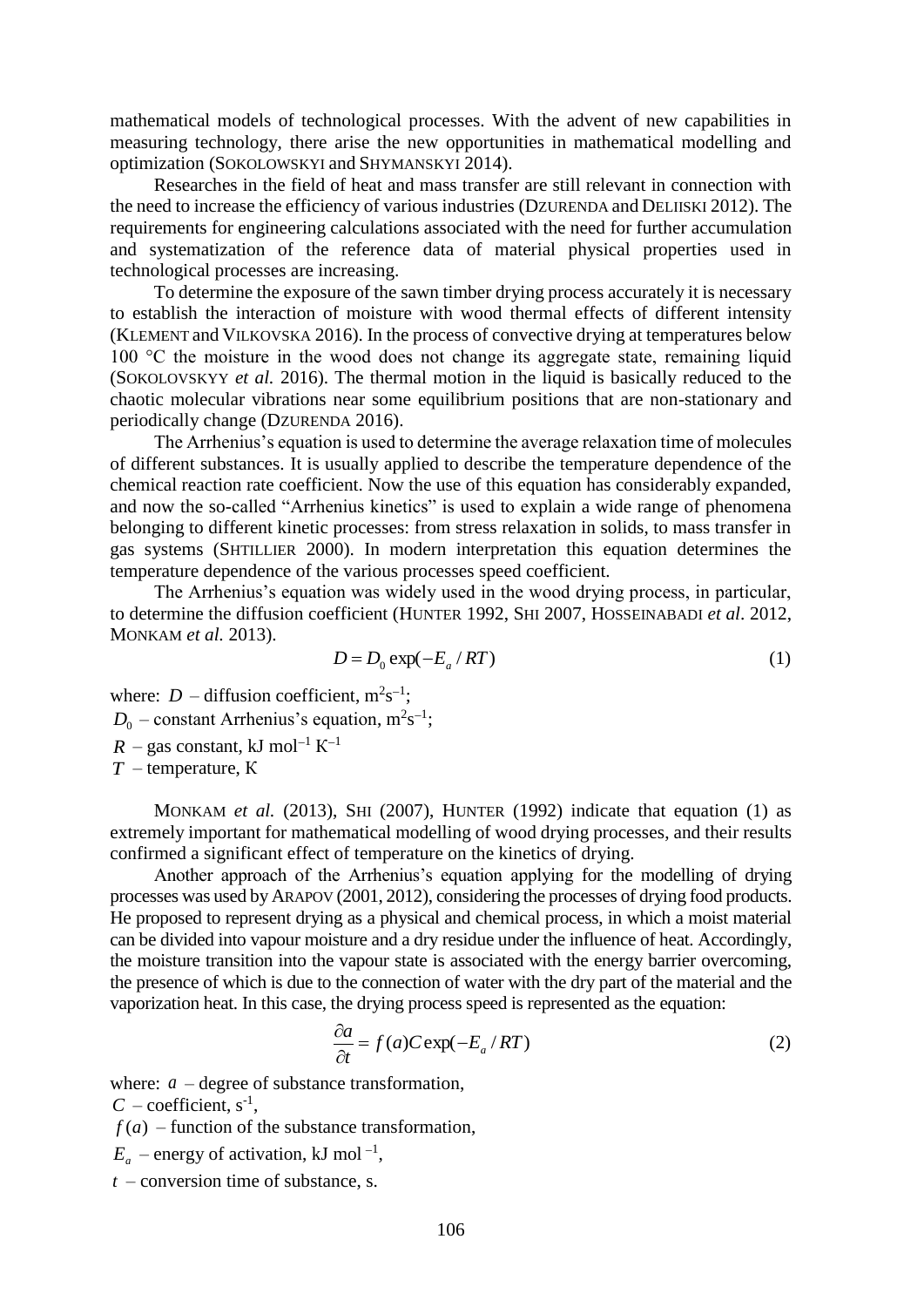Thus, the author shows the possibility of the Arrhenius's equation using to determine the moisture removal rate from materials in the drying process.

SRIVARO *et al*. (2008) have considered the possibility of the Arrhenius's equation using for the process modelling of convection drying of sawn timber made of the rubber tree. Conventionally, the drying process was divided into two periods: when moisture was above and below the fibre saturation point. In the first period, moisture from the lumber is removed due to capillary pressure and diffusion, as it is indicated by the previous studies (SKAAR 1972, SIMPSON 1991), and in the second period, the drying process is mainly determined by diffusion. But despite significant differences between these periods, in both cases the authors propose to describe the process by the Arrhenius's equation (SRIVARO *et al.* 2008):

$$
k' = k'_0 \exp(-\frac{E_a}{RT})
$$
\n(3)

where:  $k'$  – drying speed, % s<sup>-1</sup>,

 $k'_0$  – constant, which has a dimension similar to the drying speed, %  $s^{-1}$ .

As a result of the research, the authors have obtained two different values of the activation energy for each of the processes, thereby confirming the possibility of using the Arrhenius's equation to determine the thermodynamic parameters of various stages of the wood drying process.

The main purpose of the work is to determine the wood thermodynamic characteristics at convection drying using the Arrhenius's equation.

# **MATERIAL AND METHODS**

#### **Material**

Studies were conducted for pine (*Pinus sylvestris* L.), alder (*Alnus glutinosa* L.) and oak (*Quercus petraea*). Samples of equal size were selected from different parts of the trunk. They had the same initial moisture content, determined by the gravimetric method and were equal to  $25 \pm 1\%$  and dimensions: length of  $103 \pm 2$  mm, width of  $84 \pm 2$  mm and a thickness of  $28-30$  mm.

To determine the relaxation time the samples were dried at fixed temperatures of 40; 60; 80 and 100 °C in thermoelectric laboratory drying oven 2V–151 with automatic temperature regulation with an accuracy of  $\pm$  1 °C. The investigated batch for every temperature and wood species consisted of 9 samples. After a certain interval, the samples weight was determined with accuracy of 0.01 g in the process of drying.

#### **Methods**

Since relaxation processes represent a sequence of elementary processes due to local fluctuations of thermal energy, the activation energy magnitude controls the probability of these processes occurrence (SHTILLIER 2000).

In experiments on the kinetics of various processes, their characteristics are measured: speed, frequency, duration, concentration depending on the temperature. It is common to represent them in the form of the Arrhenius's equation (SHTILLIER 2000):

$$
\Phi_i(T) = A_i \exp(\pm E_a / kT) \tag{4}
$$

where:  $\Phi_i(T)$  – the defined characteristics of the process,

*А<sup>і</sup>* – constant that have a dimension similar to the characteristics being determined.

When using a narrow temperature interval and, accordingly, a relatively small measuring range  $\Phi_i(T)$ , the dependence  $\ln \Phi_i(1/T)$  is close to linear. This indicates the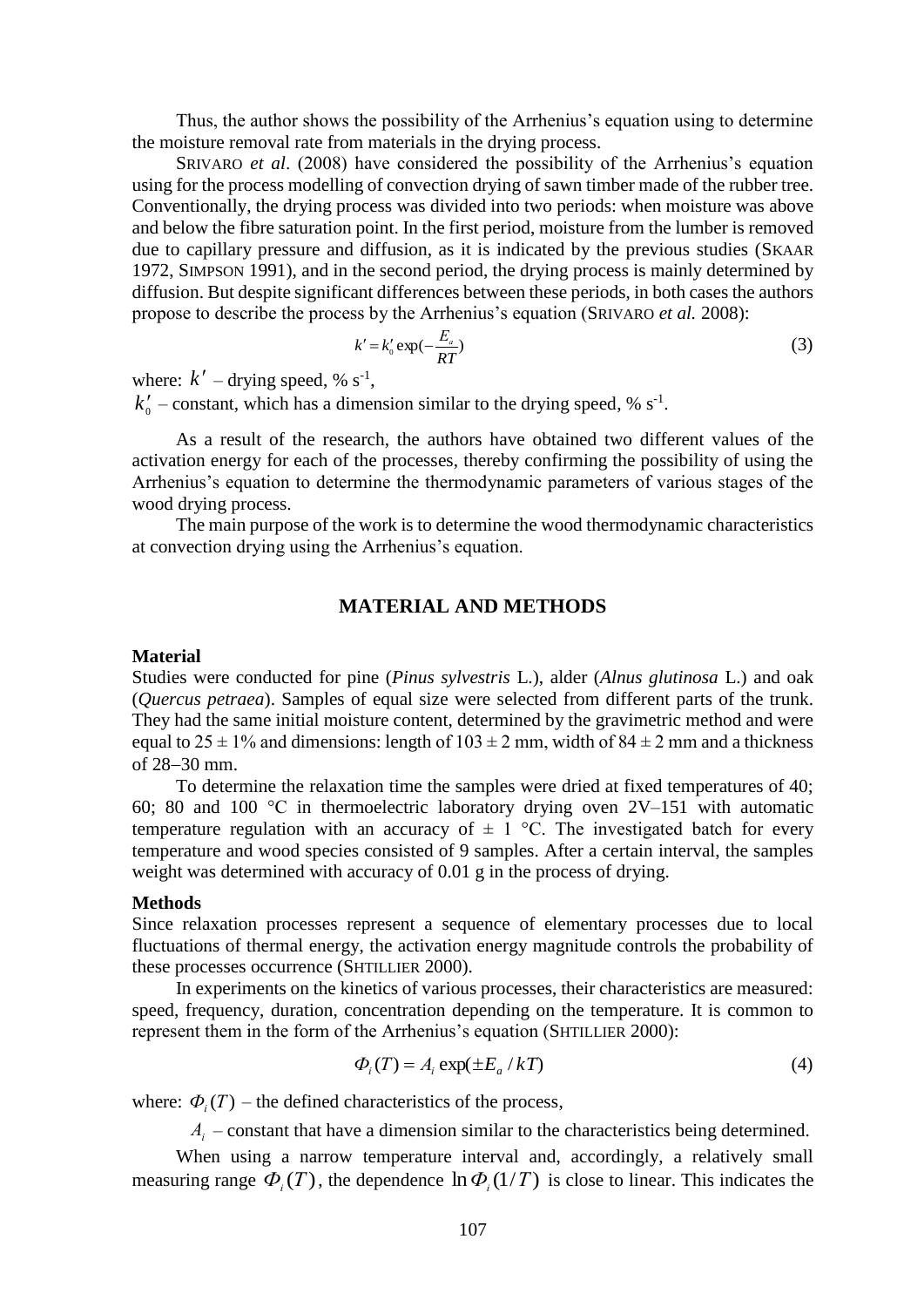possibility of using equation (4) for the experimental results analysis, meanwhile, determines the activation energy on the slope  $\ln \Phi_i(1/T)$ .

The rate of moisture removal from the wood is specified by a moisture transfer, which can occur under the moisture gradients, temperature and pressure (KLEMENT and VILKOVSKA 2015, SOKOLOVSKYY *et al.* 2016). The pressure gradient has a negligible value at convection drying of sawn timber in convection chambers and, therefore, it is neglected. The liquid motion under the action of a moisture gradient is characterized by the moisture conductivity coefficient, but under the action of moisture and temperature gradients, it is characterized by the coefficients of moisture conductivity and thermal conductivity. These coefficients are known to depend on temperature. This dependence has an exponential character for the moisture conductivity coefficient. As for the coefficient of thermal conductivity, the data for its determination are very limited, although exponential temperature dependence can also be observed.

The kinetic curves for sawn timber drying at a point wall are known to be exponential (PINCHEVSKA *et al.* 2016). Changes in the material moisture content during the drying process are directly related to the reduction of its mass (Fig. 1), which makes it possible to represent the kinetics of wood drying by the following regularity:

$$
m_{cur} = m_{in} e^{-\frac{t_{in}}{\tau_1}}
$$
 (5)

where:  $m_{cur}$  – mass of a wet sample during the drying process after a time interval  $t_{int}$ , g,

 $m<sub>in</sub>$  – mass of the sample at the beginning of the drying process, g,

 $\tau_1$  – relaxation time of the moisture removal from the wood process, hour.



**Fig. 1 The change curve in the mass of a pine wood sample when dried in a laboratory drying oven at a temperature of 40 °C.**

If you build the graphical dependence  $\ln(\frac{m_{in}}{m})$ *cur in m m* as a function of drying time at a fixed

temperature, we get a certain piecewise-linear dependence, where the angular coefficients are proportional to the relaxation time. If necessary, their values at different drying times can be determined by the method of least squares.

Knowing  $\tau_1$ , it is possible to determine the activation energy  $E_{a1}$  of water molecules in the studied wood sample: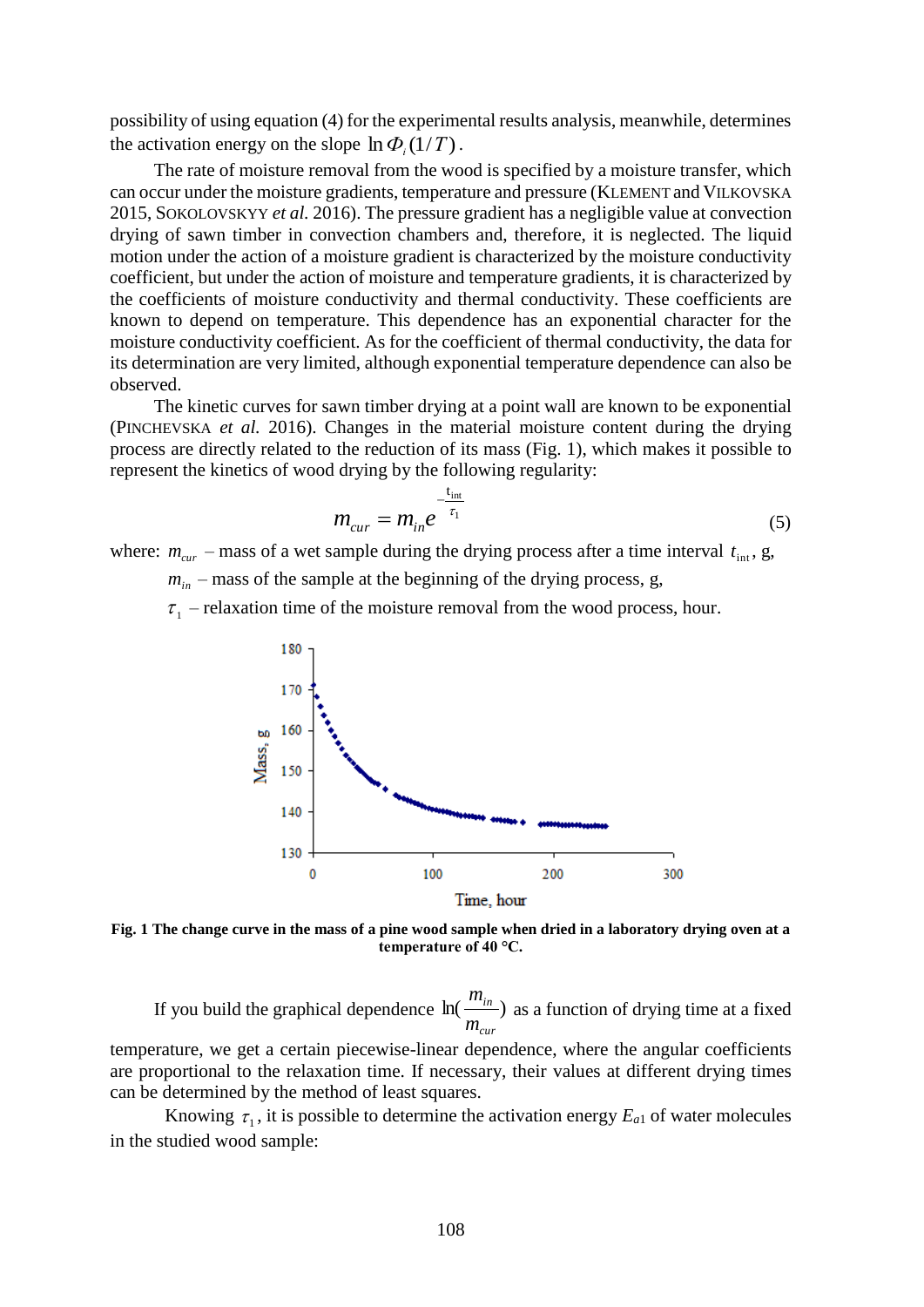$$
\tau_1 = \tau_{0_1} e^{\frac{E_{a_1}}{kT}}
$$
\n
$$
\tag{6}
$$

where:  $\tau_0$  – pre-exponential factor, which has a dimension similar to the relaxation time, hour,

 $k$  – the Boltzmann's constant,  $JK^{-1}$ ,

 $E_{a1}$  – activation energy, which characterizes the process of moisture removal from the wood during the drying process, J.

Knowing the activation energy values and pre-exponential factor we can calculate the relaxation time of water molecules for the drying at any temperature.

### **RESULTS AND DISCUSSION**

Traditionally, the drying kinetics curves in the initial warm-up have the appearance of an exponent view. The drying process in this case has two periods: the first period is one of the constant drying rate, which corresponds to the removal of the free moisture main mass. The second one is a period of the falling process speed. The bound moisture and residuals are removed during it.

To simulate the convection drying processes, the most common is the heat and mass transfer theory by Lykov (1967), which is valid and gives reliable results for the second period of convection drying. Taking into account the features of the process in modern chambers the kinetics of convection drying is more fully represented in (PINCHEVSKA *et al.* 2016):

$$
W_{cur}^{(n)} = \left(W_{cur}^{(n-1)} - W_{eq}^n\right) \left[D_1 e^{-K_1 t} - D_2 e^{-K_2 t}\right] + W_{eq}^n \tag{7}
$$

where:  $n$  – mode stage index,

t – drying duration, hour,

 $W_{\text{cur}}^{(n)}$  – average value of the current moisture at *n* - th mode stage, %,

 $W_{cur}^{(n-1)}$  – values of the transfer moisture at the previous mode stage for the initial conditions:  $W_{\text{cur}}^{(n-1)} = W_0$  $J_{cur}^{(n-1)} = W_0^-, \, \%$ 

 $W_0$  – initial moisture content of material, %,

 $W_{eq}^{(n)}$  – equilibrium moisture at the n-<sup>th</sup> mode stage, %,

 $D_1$ ,  $D_2$  – coefficients depending on the material thickness, *S*, mm,:

$$
D_1 = 105 \, \text{J} \times \text{S}^{-1} \tag{8}
$$

 $K_1, K_2$  – thermodynamic coefficients, hour<sup>-1</sup>, characterizing the thermodynamic features of the convection drying process and can be determined through the relaxation time.

The coefficient  $K_1$  directly characterizes the rate of moisture removal from the wood under the influence of temperature and can be determined by the formula:

$$
K_1 = \frac{1}{\tau_1} \tag{9}
$$

The second thermodynamic coefficient  $K_2$  characterizes the power dependence of the "conditional" type of moisture source temperature. This source is manifested at the first stage of convection sawn timber drying with initial moisture that is above the fibre saturation point and characterizes the gradual heating of the material in the chamber with a gradual moisture removal. This is due to the availability of a temperature gradient directed towards a lower temperature – from the surface to the centre of the material. A negative temperature gradient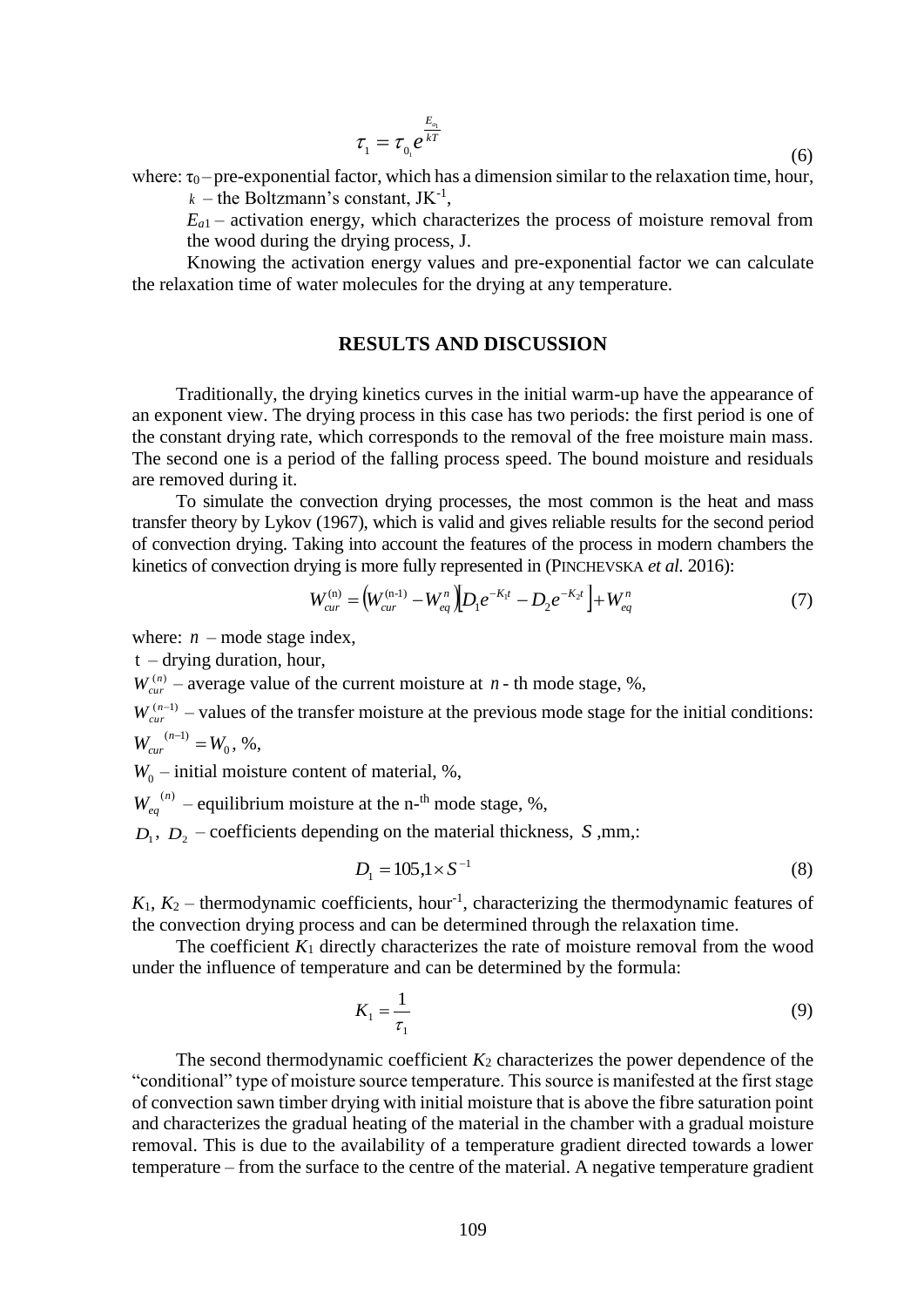prevents the wood moisture movement from the centre to the surface and its removal, resulting in a region with increased moisture content, which can be qualified as a "conditional" source of moisture. On the kinetic curve of convection drying, this stage is manifested by the presence of an additional section at the beginning of the process, which has the form of a convex exponent. A similar kind of curves for sawn timber kinetics drying is described by SHUBIN (1990). SAZHIN (1990), investigating the process of drying textile materials, pointed out that without the initial material heating at elevated temperatures, the kinetics curves have the  $S-$  shaped form, that is, the form of a double exponent. This form is observed at relatively low coolant temperatures, when material heating occurs gradually with the simultaneous redistribution and moisture removal due to its gradient (SAZHIN 1984). This nature of the process suggests that, it can also be attributed to the relaxation processes. In this case the relaxation time will be determined by the equation:

$$
\tau_2 = \tau_{0_2} e^{-\frac{E_{a2}}{kT}} \tag{10}
$$

where:  $\tau_2$  – relaxation time-power of the "conventional" moisture source, hour,

 $\tau_{0_2}$  – pre-exponential factor – relaxation time-power of the "conventional" moisture source at temperature  $T \rightarrow \infty$ , hour,

 $E_{a2}$  – activation energy-power "conventional" moisture source, J.

The thermodynamic factor  $K_2$  can be calculated by the equation:

$$
K_2 = \frac{1}{\tau_2} \tag{11}
$$

When drying sawn timber from the initial moisture which is below the fibre saturation point, the kinetics curves have the form of a simple exponent without an additional section. In the mathematical description of such a process, only one thermodynamic coefficient will be used in equation  $(7) - K_1$ . Regarding that to calculate the coefficient  $K_1$  you need to determine the activation energy of the process of moisture removal from the wood. Special experimental studies were carried out for drying samples of oak, alder and pine wood under laboratory conditions.

In the result of experimental studies there have been carried out the drying kinetics curves for each sample in the form of graphic dependences of the natural logarithm of the initial mass ratio  $m_{\text{in}}$  to the current mass  $m_{\text{cur}}$  as a time function. An example of a curve is shown in Fig. 2.



**Fig. 2 The logarithmic kinetics curve of the sample initial mass to the current mass ratio in the process of drying a sample of a pine wood at a temperature of 100 °C.**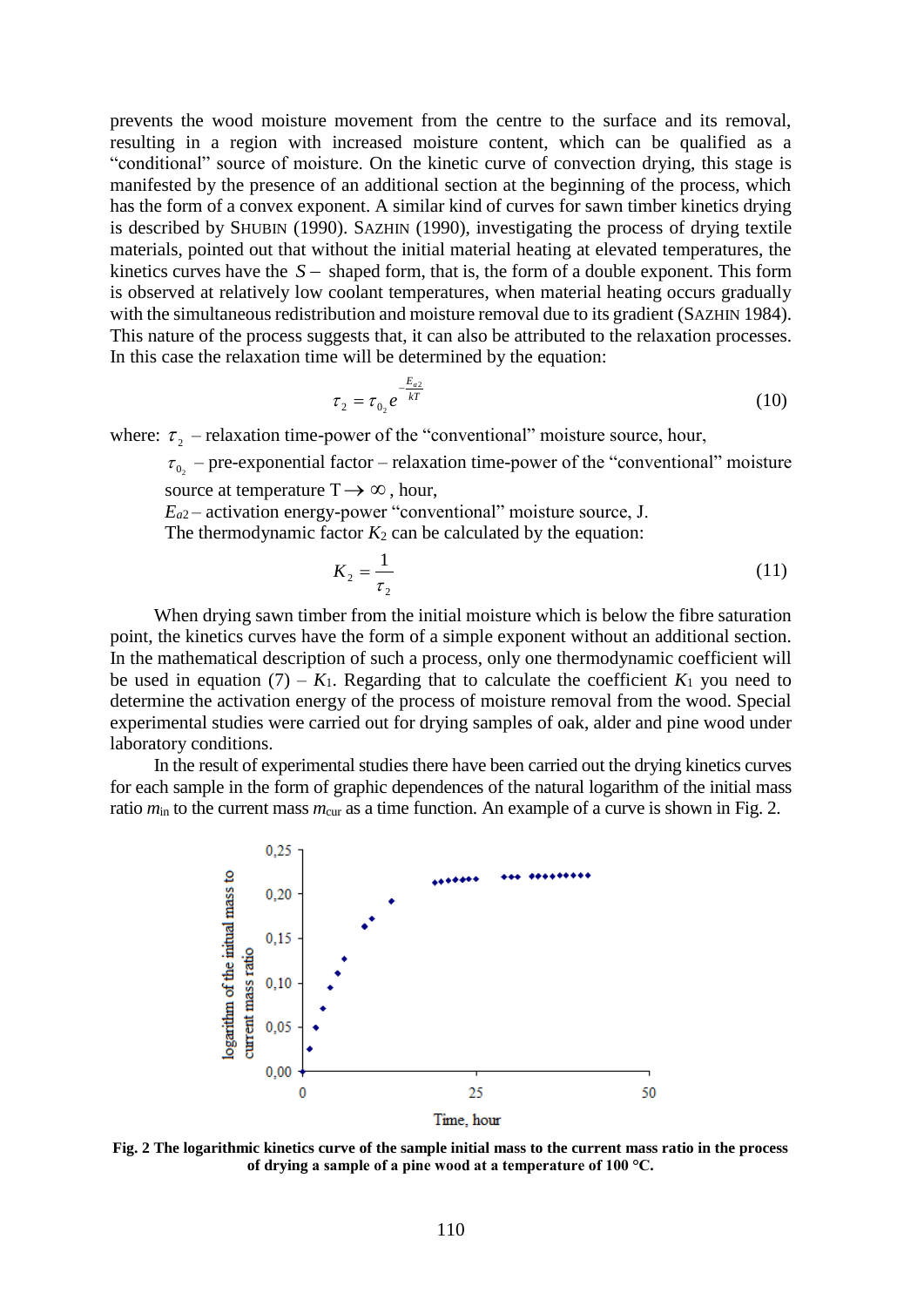The relaxation time value of the moisture removal from the wood process is obtained for each curve at the inflection point by the method of graphical differentiation. The averaged values of the relaxation time for every wood spices and temperature are shown in Tab. 1.

| Average temperature T,<br>$\circ$ $\sim$ | Relaxation time $\tau_1$ , hour |      |       |
|------------------------------------------|---------------------------------|------|-------|
|                                          | Oak                             | Pine | Alder |
|                                          | 618                             | 297  |       |
| 60                                       | 316                             | 152  | 162   |
| ðι                                       |                                 |      |       |
| 100                                      |                                 |      |       |

**Tab. 1 Average relaxation time of moisture removal from the wood.**

After that, the activation energy of the moisture removal from the wood process was found. For a narrow temperature range, that is typical for convection sawn timber drying, the dependence  $\ln \tau$  on  $1/T$  is close to linear. In this case, the activation energy is determined by the inclination angle of the straight line to the abscissa axis (Fig. 3).



**Fig. 3 The relaxation time logarithmic dependence on the inverse temperature.**

Using the method of graphical differentiation, the activation energy of the moisture removal from the wood process for each wood species was obtained. The calculations have showed that the same energy is needed for moisture removal for all studied wood species:  $E_{a_1} = 4,806 \times 10^{-20} J = 0,30 eV$ .

The values of the pre-exponential factor  $\tau_{0}$  for each species were determined by extrapolating the lines to the ordinate axis: for oak  $\tau_{0_1} = 0,009026$  hours, for pine  $\tau_{0_1} =$ 0,004347 hours and for alder  $\tau_{0} = 0.004627$  hours. It can be seen that the values of the preexponential factor depend on the wood species, at what, they increase with increasing density, which may be associated with the peculiarities of the wood microstructure. Since the activation energy and the pre-exponential factor do not depend on the temperature, but are exclusively characteristics of the process, this makes it possible to calculate the relaxation times of moisture removal from the wood process and, consequently, determine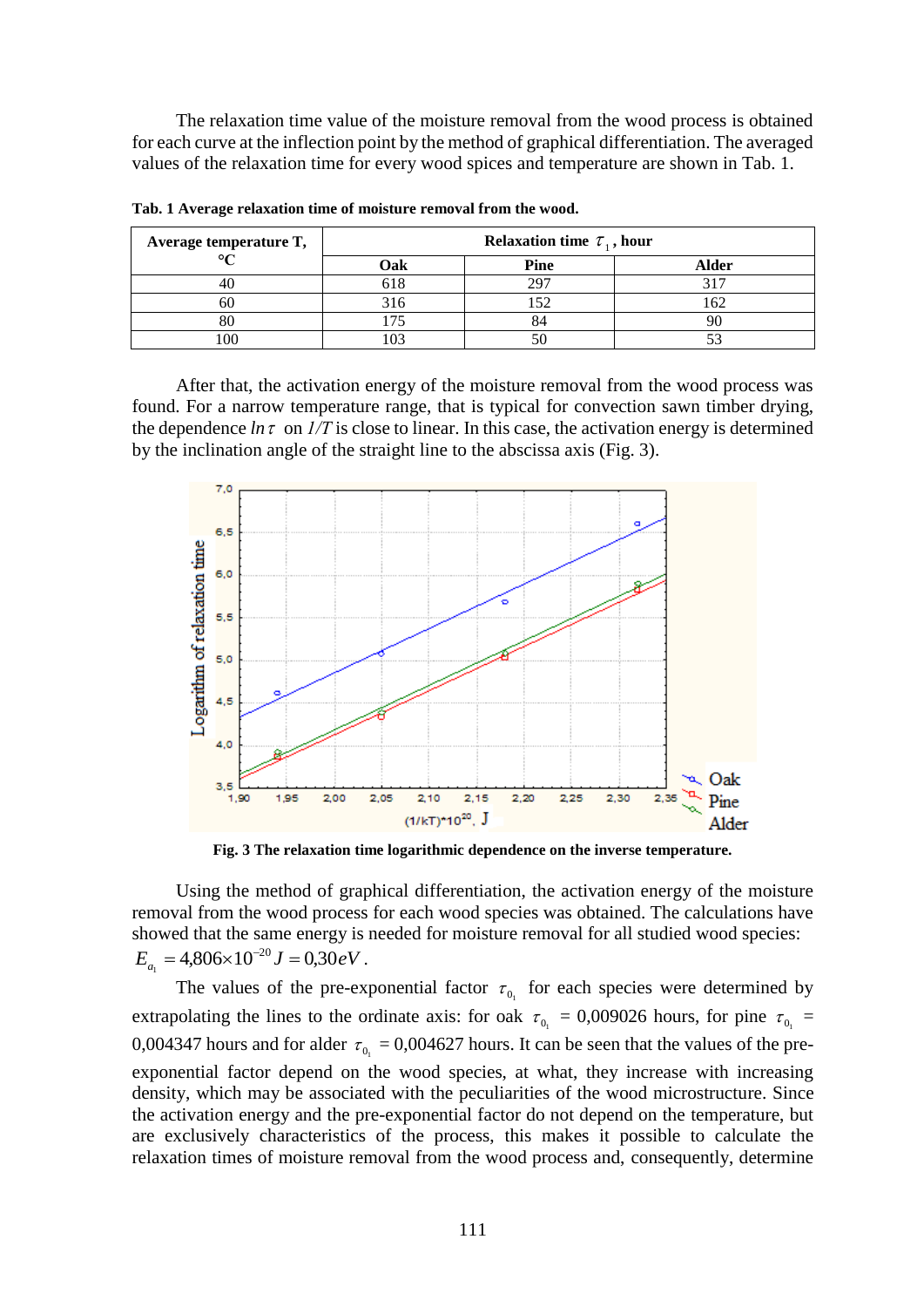the thermodynamic coefficient  $K_1$  for the studied wood species at any temperature within the low temperature process.

The kinetics experimental studies of convection drying in industrial conditions for sawn timber from oak, alder and pine of a different thickness in modern chambers of foreign manufacture: "Nardi", "Copcal", "Termolegno", "Katres", "Luka-Alexis" have been carried out to determine the thermodynamic characteristics of the material initial heating.

As a result of the study, there have been obtained the values of the moisture changes during the drying process, on which the experimental curves of kinetics are constructed, as well as the values of the experimental mode parameters to construct calculated curves.

The drying kinetics curves have been calculated to analyse the power of the "conditional" moisture source, taking into account the only component of the thermodynamics process, which characterizes the bound moisture removal from the wood process. In this case, the thermodynamic coefficient characterizing the source of moisture will be zero  $K_2 = 0$ . Some calculations have been made at two temperatures: 50 °C and 80 °C to study the temperature dependence of the "conditional" moisture source. This allowed constructing a "conditional" moisture source profile. The obtained results have showed that the maximum power of the "conditional" moisture source increases with increasing temperature, and the time to reach this maximum remains constant for the investigated temperature range. The equations have been achieved for each tree spices and temperature describing the kinetics of a "conditional" moisture source that made it possible to determine the relaxation time of its power. After that, the activation energy values of the "conditional" moisture source  $E_{a2}$  and the pre-exponential factor  $\tau_{0_2}$  have been determined. The calculation results are shown in Tab. 2.

**Tab. 2 The values of the pre-exponential factor and the activation energy of the "conditional" moisture source at convection sawn timber drying of oak, alder and pine wood.**

|                            | Oak                     | Pine                    | Alder                   |
|----------------------------|-------------------------|-------------------------|-------------------------|
| $\mathcal{L}_{0_2}$ , hour | $4 \times 10^6$         | $3.4126 \times 10^{4}$  | $9.68 \times 10^{11}$   |
| $Ea_{\gamma}$ , J          | $4.005 \times 10^{-20}$ | $2.083 \times 10^{-20}$ | $9.932 \times 10^{-20}$ |

Having the values of the pre-exponential factor and activation energy of the "conditional" moisture source, it is possible to calculate its relaxation time and, consequently, determine the thermodynamic coefficient  $K_2$  for sawn timber drying in the temperature range from 50  $^{\circ}$ C to 80  $^{\circ}$ C.

### **CONCLUSIONS**

The proposed approach to the description of the convection drying process and the results obtained to determine the activation energy, pre-exponential factors of the moisture removal from the wood process, kinetics of a "conditional" moisture source give the possibility to predict the values of the sawn timber current moisture from the wood of oak, alder and pine of the various thicknesses with convection drying.

Analysis of the results on determination of the thermodynamic characteristics of the bound moisture removal from the wood process has shown that the activation energy of this process does not depend on the wood species and has the same value for all investigated species. The pre-exponential factor is established to be the parameter characterizing the influence of the wood structure upon the moisture removal rate. The pre-exponential factor depends on the wood density, its value increases with increasing density. To determine the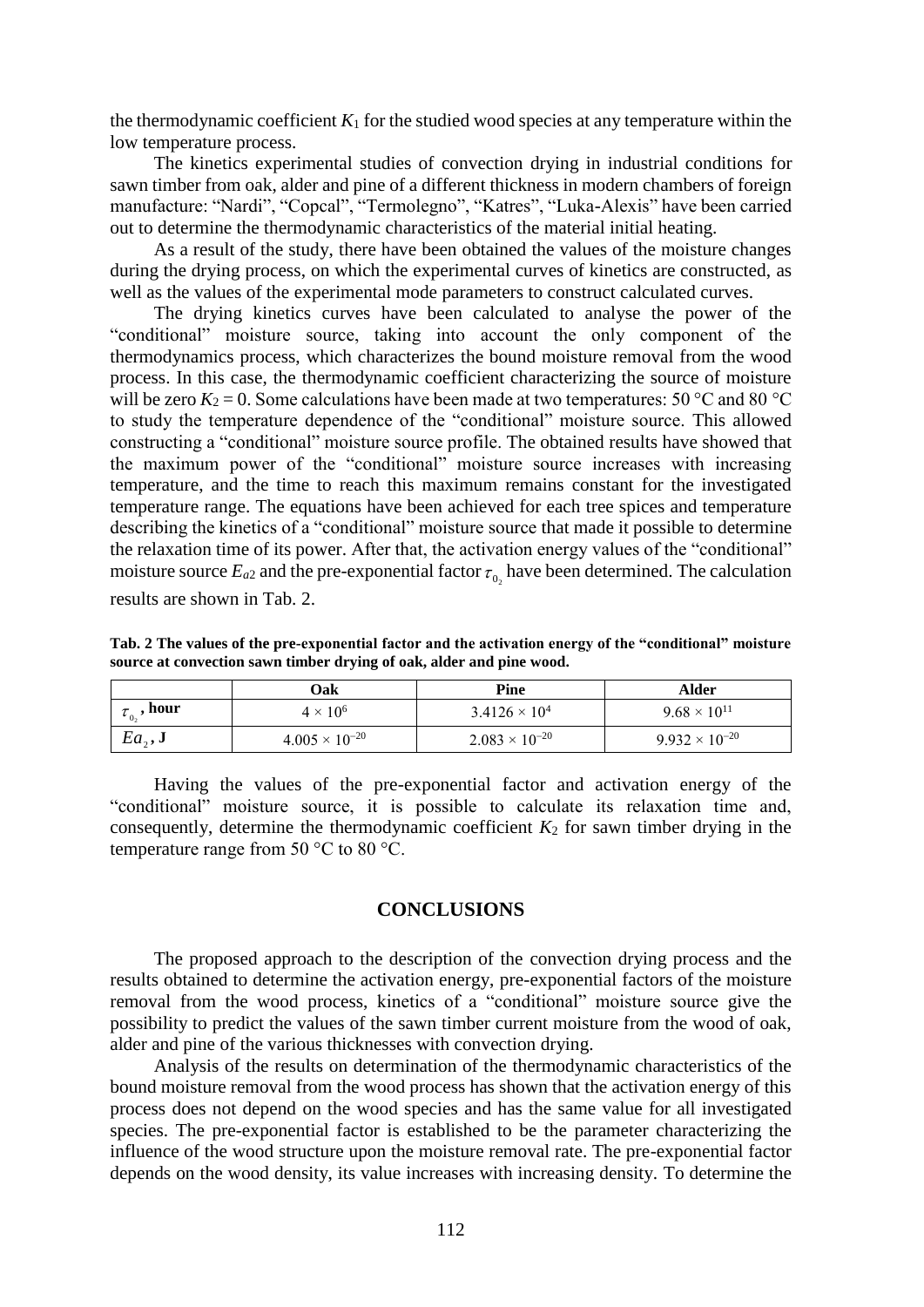regularity between the pre-exponential factor and the wood density, it is necessary to carry out similar studies for other types of wood, it will allow us to predict the current moisture values for drying sawn timber of any species.

# **REFERENCES**

ARAPOV V.M. 2001. Wet substances thermal separation processes calculation on the basis of chemical kinetics laws. News of universities. Food technology, 4: 72–76.

ARAPOV V.M. 2012. Information technology and mathematical modeling. Actual biotechnology, 4: 23–26.

DZURENDA L. 2016. Numeric model of the normative consumption of heat for the color homogenisation of wood in pressure autoclaves. Application of experimental and numerical methods in fluid mechanics and energy 2016: XX anniversary of international scientific conference V 1745, 7 pp.

DZURENDA L., DELIISKI N. 2012. Convective drying of beech lumber without color changes of wood. Drvna Industrija 63(2): 95–103.

HOSSEINABADI H.Z., DOOSTHOSEINI K., LAYEGHI M. 2012. Drying kinetics of poplar (*Populus Deltoides*) wood particles by a convective thin layer dryer. Drvna Industrija 63(3).

HUNTER A.J. [1992.](http://link.springer.com/search?facet-author=%22A.+J.+Hunter%22) On the activation energy of diffusion of water in wood. Wood Science and Technology, 26: 73–82.

KLEMENT I., VILKOVSKA T. 2015. The influence of drying characteristics and quality of spruce timber with content of reaction wood. [Acta Facultatis Xylologiae](https://www.researchgate.net/journal/1336-3824_Acta_Facultatis_Xylologiae) Zvolen, 57(1): 75**–**82.

KLEMENT I., VILKOVSKA T. 2016. Determining the influence of sample thickness on the hightemperature drying of beech wood (*Fagus sylvatica* L.)[. Bioresources,](https://www.researchgate.net/journal/1930-2126_Bioresources) 11(2): 5424–5434.

LYKOV A.V. 1967. The heat conduction theory. Moscow : Vysshaya Shkola, 599 pp.

MONKAM L., AYINA O.L.M., CHUGOUA N.A., MEKONGO A.F. 2013. Determination of the diffusion coefficient and the activation energy of water desorption in IROKO wood (*Chlorophora excelsa*), during a conductive drying. International Journal of Thermal Technologies,  $3(3)$ : 75–79.

PINCHEVSKA O., SPIROCHKIN A., SEDLIAČIK J., OLIYNYK R. 2016. Quality assessment of lumber after low temperature drying from the view of stochastic process characteristics. Wood Research, 61(6): 871–884.

SAZHYN B.S. 1984. Drying technique fundamentals. Chemistry, Moscow, Russia, 200 pp.

SAZHYN B.S., REUTSKYJ V.A. 1990. Drying and washing of textile materials: theory, processes calculation. Moscow, Russia, 224 pp.

SHI S.Q. 2007. Diffusion model based on Fick's second law for the moisture absorption process in wood fiber-based composites: is it suitable or not? Wood Sci Technol, 41: 645.

SHTILLIER V. 2000. Arrhenius equation and nonequilibrium kinetics, Moscow, Russia, 176 pp.

SHUBIN G.S. 1990. Wood drying and heat treatment. Forestry, Moscow, Russia, 336 pp.

Simpson W.T. 1991. Dry kiln operator's manual, Forest Products Laboratory Madison, Wisconsin. 274 pp.

SKAAR C. 1972. Water in wood. Syracuse : Syracuse University Press.

SOKOLOVSKYY YA., SHYMANSKYI V., LEVKOVYCH M. 2016. Mathematical modeling of nonisotermal moisture transfer and visco-elastic deformation in the materials with fractal structure. In: XI-th International scientific and technical conference: computer science and information technologies CSIT, Lviv, Ukraine: 91–95

SOKOLOVSKYY YA., SHYMANSKYI V., LEVKOVYCH M., YARKUN V. 2016. Mathematical modeling of heat and moisture transfer and reological behavior in materials with fractal structure using the parallelization of predictor-corrector numerical method. 1-st International Conference Data Stream Mining Processing DSMP, Lviv: 108–111

SOKOLOWSKYI YA., SHYMANSKYI V. 2014. Mathematical modelling of non-isothermal moisture transfer and rheological behavior in cappilary-porous materials with fractal structure during drying. Computer and Information Science. Canadian Center of Science and Education 7 (4): 111–122.